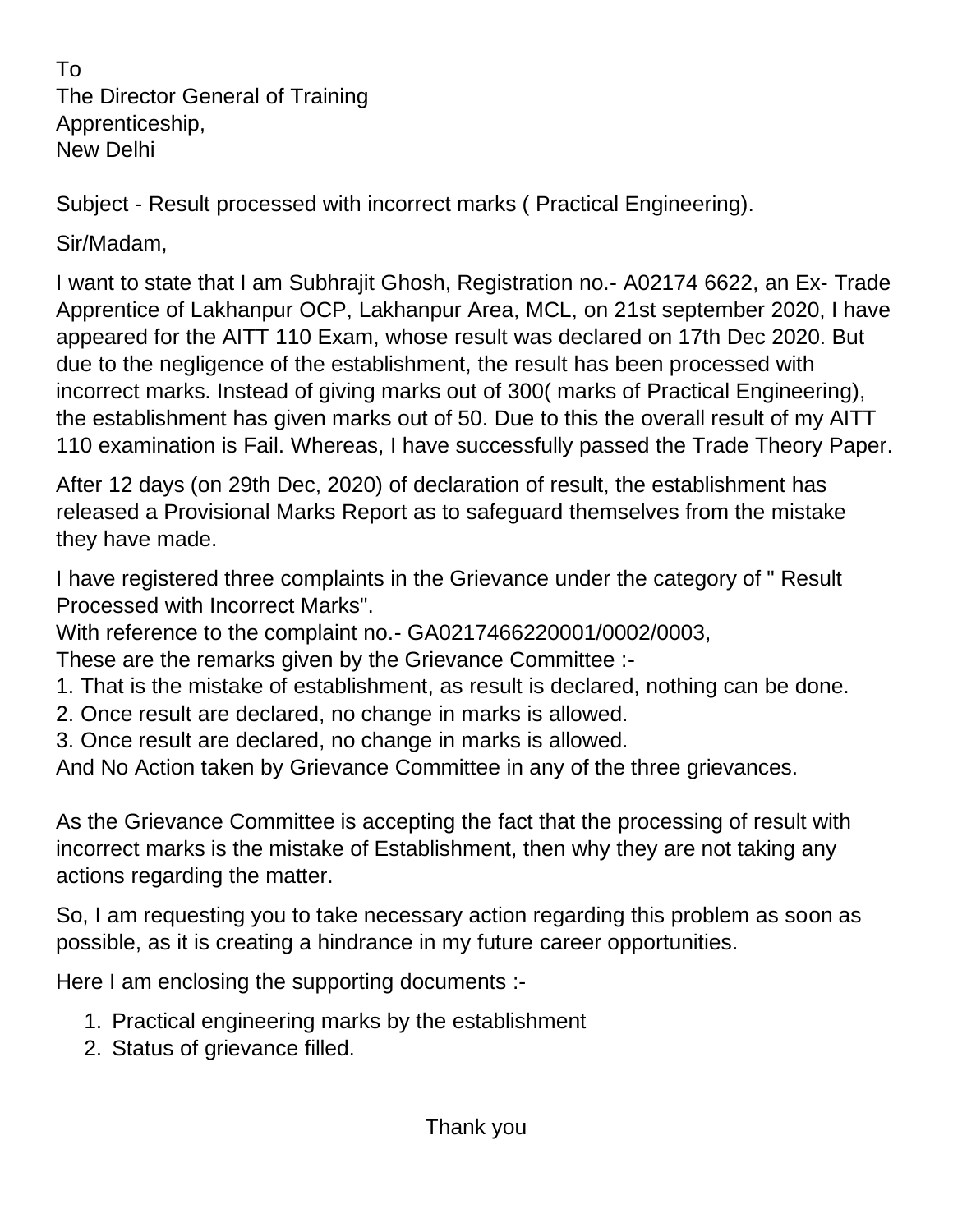| sl no          | Registration Number Name |                            | Trade                          | <b>Practical Marks</b> |
|----------------|--------------------------|----------------------------|--------------------------------|------------------------|
| 1              | A011805716               | SWARAJ KUMAR PADHEE        | <b>FITTER</b>                  | 255                    |
| $\overline{2}$ | A011808964               | <b>JAGADISH PADHAN</b>     | Fitter                         | 231                    |
| з              | A011902740               | <b>TIKARAM SAHU</b>        | Electrician                    | 247<br>248             |
| 4              | A011903885               | <b>KAMALLOCHAN BHOI</b>    | Mechanic Motor Vehicle         | 273                    |
| 5              | A011907435               | IPPLI UMA MAHESH           | Electrician                    | 255                    |
| 6              | A011908163               | <b>BASUDEV GOUR</b>        | <b>ELECTRICIAN</b>             | 240                    |
| 7              | A011912638               | <b>JAYANTA SAHU</b>        | Fitter                         | 210                    |
| 8              | A011913688               | NIRANJAN SABAR             | Fitter                         | 240                    |
| 9              | A011931516               | <b>MAHESWAR GOUR</b>       | <b>ELECTRICIAN</b>             | 210                    |
| 10             | A011936997               | <b>BHARAT KARTA</b>        | Electrician                    | 255                    |
| 11             | A011937286               | <b>DEBRAJ BALUA</b>        | Welder                         | 225                    |
| 12             | A011937738               | <b>HARJIT TANDIA</b>       | Welder                         | 250                    |
| 13             | A021713080               | <b>UMAKANTA NAYAK</b>      | Fitter                         | 255                    |
| 14             | A021722402               | Krishna Kumar Yadav        | Electrician                    | 285                    |
| 15             | A021746622               | <b>SUBHRAJIT GHOSH</b>     | Electrician                    | 267                    |
| 16             | A021800368               | AJIT KUMAR BAGARTTI        | <b>FITTER</b>                  | 242                    |
| 17             | A021816832               | KANHU CHARAN BARIK         | Electrician                    | 231                    |
| 18             | A021819304               | <b>JOY KISPOTTA</b>        | Machinist                      |                        |
| 19             | A021833349               | PRAWIN INDWAR              | Machinist                      | 232                    |
| 20             | A021905308               | MADHUSUDAN PATTA           | Electrician                    | 255                    |
| 21             | A021906107               | RABI CHHATRIA              | Welder                         | 264                    |
| 22             | A021916777               | <b>SUDHIR SAHU</b>         | Fitter                         | 225                    |
| 23             | A031821439               | <b>KAMESH BUDHIA</b>       | Welder                         | 288                    |
| 24             | A031831123               | <b>BIJAYA SA</b>           | <b>MACHINIST</b>               | 225                    |
| 25             | A031946777               | <b>CHAITNYA KUMAR BISI</b> | Welder                         | 240                    |
| 26             | A031948125               | <b>SAROJ KUMAR KISAN</b>   | <b>ELECTRICIAN</b>             | 195                    |
| 27             | A031948152               | <b>SANJAY PADHAN</b>       | <b>FITTER</b>                  | 247                    |
| 28             | A031948907               | <b>HOTANAND SHA</b>        | <b>ELECTRICIAN</b>             | 230                    |
| 29             | A041814470               | MITRABHANU KANTA           | DIESEL MECHANIC                | 195                    |
| 30             | A051800604               | <b>DEBASIS PRADHAN</b>     | Mechanic Motor Vehicle         | 272                    |
| 31             | A051803596               | SADDAM                     | <b>FITTER</b>                  | 255                    |
| 32             | A061623878               | <b>OM PRAKASH</b>          | Electrician                    | 260                    |
| 33             | A061807183               | <b>HRUSHIKESH DHURUA</b>   | Mechanic Motor Vehicle         | 257                    |
| 34             | A061816094               | SUBHRANSHU KUDEI           | Turner                         | 250                    |
| 35             | A061825500               | MANORANJAN BISAL           | Fitter                         | 225                    |
| 36             | A081820132               | DIPANKAR BARMAN            | DIESEL MECHANIC                | 294                    |
| 37             | A081844165               | SUBHAM KUMAR SINHA         | <b>ELECTRICIAN</b>             | 264                    |
| 38             | A091717471               | SASHIDHARA PATEL           | <b>MECHANIC DIESEL</b>         | 248                    |
| 39             | A091814594               | <b>SAFIK KARA</b>          | Machinist                      | 227                    |
| 40             | A091815277               | SHRABANA KUMAR ORAM        | Machinist                      | 216                    |
| 41             | A091834599               | <b>BIKASH ROUT</b>         | Electrician                    | 260                    |
| 42             | A091836529               | <b>GIRIDHARI PADHAN</b>    | Turner                         | 232                    |
| 43             | A091836716               | <b>LOKESWAR MEHER</b>      | Turner                         | 242                    |
| 44             | A091836775               | SANJEEB KUMAR SAHU         | Turner                         | 230                    |
| 45             | A101802057               | <b>AMIT ORAN</b>           | Electrician                    | 239                    |
|                | A101802663               | <b>GOBINDA PRADHAN</b>     | Turner                         | 233                    |
| 46             | A101805422               | ANMOL RAJESH TIGGA         | Machinist                      | 220                    |
| 47             | A101819700               | SOUVIK BANDURI             | Electrician                    | 265                    |
| 48             | A101826755               | <b>AJOY KARMAKAR</b>       | <b>Mechanic Motor Vehicle</b>  | 280                    |
| 49             |                          | <b>SAHADEV BHOI</b>        | <b>MECHANIC DIESEL</b>         | 252                    |
| 50             | A111731498               | <b>BISWAJIT SIL</b>        | Mechanic Motor Vehicle         | 275                    |
| 51             | A111732594               | ADESH TARACHAND BHADKE     | Welder                         | 256                    |
| 52             | A111735370               | PRAKASH PADHAN             | MECHANIC MOTOR VEHICLE         | 273                    |
| 53             | A111805867               | RAHUL PATTNAIK             | <b>ELECTRICIAN</b>             | 259                    |
| 54             | A111807175               | DIBYAM PRADHAN             | <b>FITTER</b>                  | 267                    |
| 55             | A111807768               | PREMRANJAN KHAMARI         | DIESEL MECHANIC                | 258                    |
| 56             | A111807951               |                            | WELDER                         | 270                    |
| 57             | A111809898               | <b>MAHADEB BISWAS</b>      | <b>ELECTRICIAN</b>             | 244                    |
| 58             | A111813399               | <b>UDIT BADHAI</b>         | Welder                         | 240                    |
| 59             | A111816365               | <b>KRUPASINDHU PING</b>    | <b>FITTER</b>                  | 225                    |
| 60             | A111824664               | <b>ASHOK KOTHAL</b>        | <b>FITTER</b>                  | 255                    |
| 61             | A111825353               | JUDHISTIR PADHAN           | <b>FITTER</b>                  | 240                    |
| 62             | A111825370               | PRADEEP MEHER              | <b>MACHINIST</b>               | 225                    |
| 63             | A111826383               | <b>SONU RAY</b>            |                                | 261                    |
| 64             | A111830339               | <b>SURAJ PADHAN</b>        | <b>FITTER</b><br><b>FITTER</b> | 225                    |
| 65             | A111836708               | PRABHAT CHAND              |                                | 243                    |
| 66             | A111836861               | SANATAN DHURUA             | Electrician                    |                        |
| 67             | A121739139               | KAHNA JHANKAR              | Electrician                    | 255                    |
| 68             | A121740995               | ABINASH DASH               | Mechanic Motor Vehicle         | 277                    |
| 69             | A121748163               | RANJAN KISAN               | DIESEL MECHANIC                | 210                    |
| 70             | A121749376               | ANANTA MIRDHA              | DIESEL MECHANIC                | 193                    |
| 71             | A121756396               | <b>BENUDHAR PADHAN</b>     | <b>MECHANIC DIESEL</b>         | 261                    |
| 72             | A121771841               | KESHAB CHANDRA PRADHAN     | Machinist                      | 223                    |
| 73             | A121850240               | SUNIL KISAN                | Fitter                         | 282                    |
| 74             | A121864917               | PRASANTA GIDILI            | Mechanic Motor Vehicle         | 264                    |
| 75             | A121879952               | <b>SUSANTA BAGRTHY</b>     | Machinist                      | 225                    |
| 76             | A121881911               | RAMAKANTA MOHANTY          | Machinist                      | 240                    |
|                |                          |                            |                                |                        |

EOSI72100142<br>LAKHANPUR COY Manager (Personner,